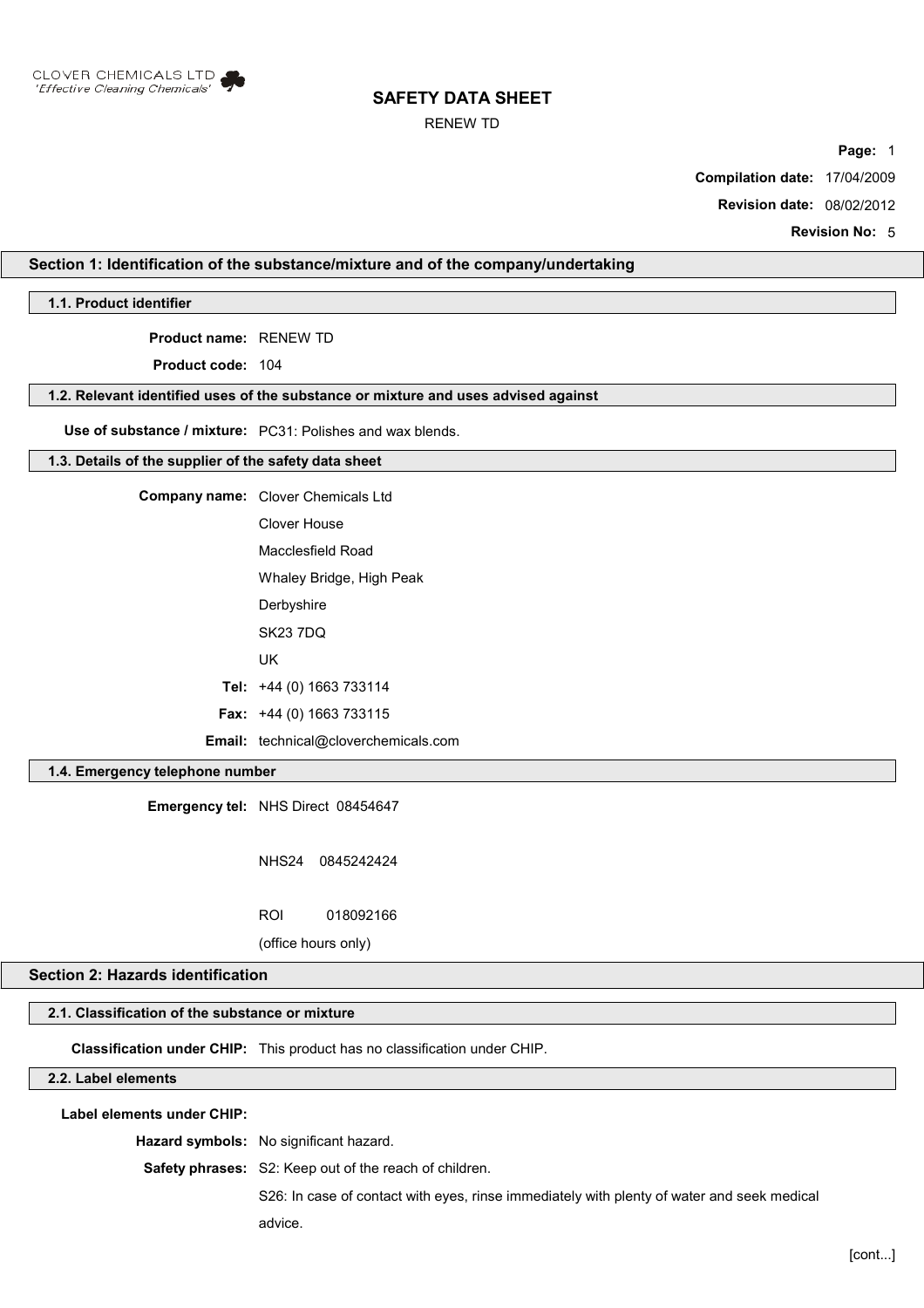## RENEW TD

**Page:** 2

## **2.3. Other hazards**

**PBT:** This product is not identified as a PBT substance.

#### **Section 3: Composition/information on ingredients**

### **3.2. Mixtures**

### **Hazardous ingredients:**

ETHYL DIGLYCOL

| <b>EINECS</b>        | CAS      | CHIP Classification | <b>CLP Classification</b> | Percent   |  |  |
|----------------------|----------|---------------------|---------------------------|-----------|--|--|
| 203-919-7            | 111-90-0 | Xi: R36             |                           | $1 - 10%$ |  |  |
| (C9-C18)PARETH(2-18) |          |                     |                           |           |  |  |

# - - - - 1-10%

## **Section 4: First aid measures**

**4.1. Description of first aid measures**

**Skin contact:** Wash immediately with plenty of soap and water.

**Eye contact:** Bathe the eye with running water for 15 minutes. Transfer to hospital for specialist examination.

**Ingestion:** Do not induce vomiting. Wash out mouth with water. If conscious, give half a litre of water to drink immediately. Transfer to hospital as soon as possible.

#### **4.2. Most important symptoms and effects, both acute and delayed**

**Skin contact:** There may be mild irritation at the site of contact.

**Eye contact:** There may be irritation and redness.

**Ingestion:** There may be irritation of the throat.

**Inhalation:** No symptoms.

**4.3. Indication of any immediate medical attention and special treatment needed**

**Immediate / special treatment:** Not applicable.

#### **Section 5: Fire-fighting measures**

**5.1. Extinguishing media**

**Extinguishing media:** Suitable extinguishing media for the surrounding fire should be used.

## **5.2. Special hazards arising from the substance or mixture**

**Exposure hazards:** In combustion emits toxic fumes of carbon dioxide / carbon monoxide.

## **5.3. Advice for fire-fighters**

**Advice for fire-fighters:** Wear self-contained breathing apparatus. Wear protective clothing to prevent contact with

skin and eyes.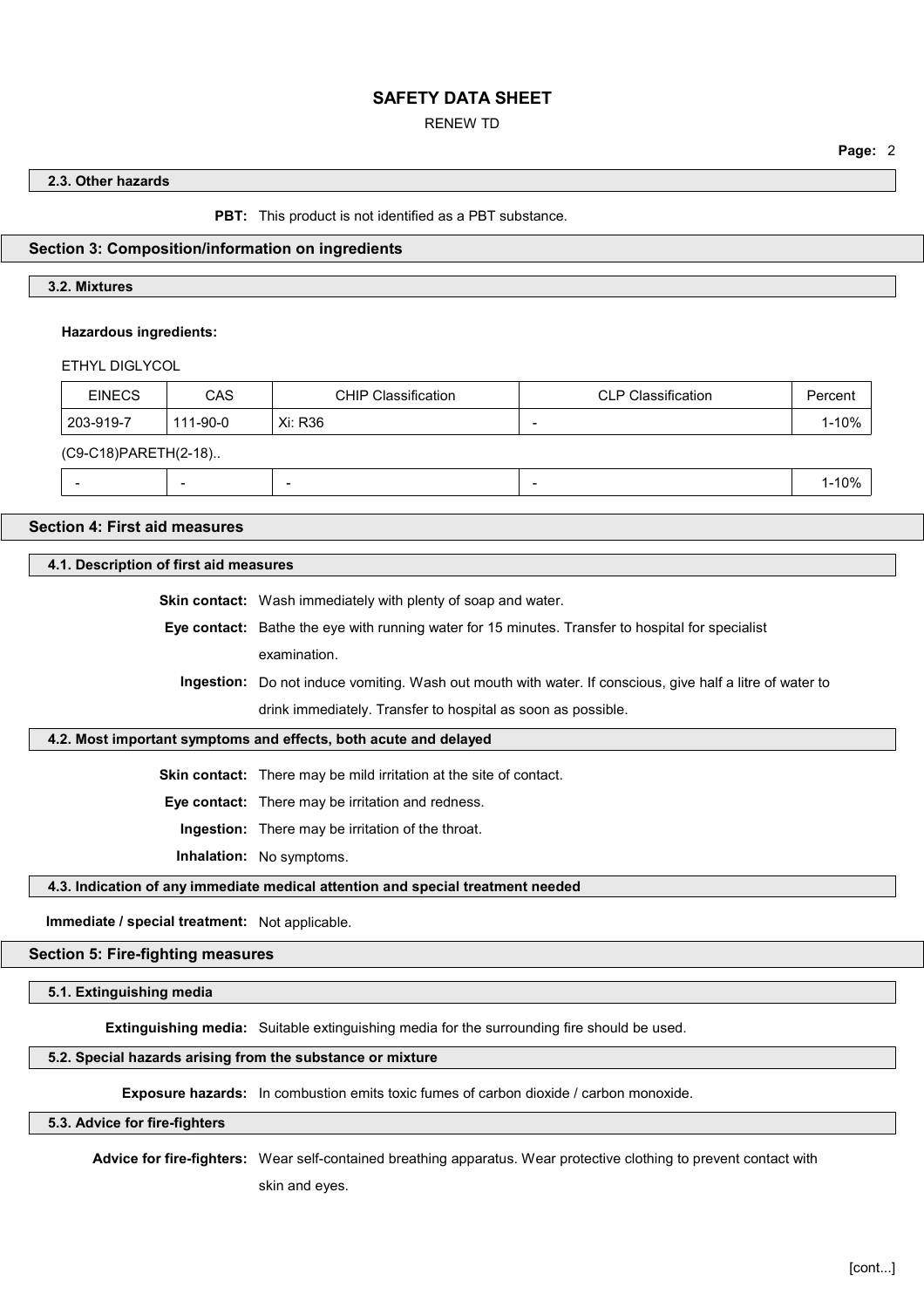RENEW TD

#### **Section 6: Accidental release measures**

#### **6.1. Personal precautions, protective equipment and emergency procedures**

**Personal precautions:** Refer to section 8 of SDS for personal protection details. Turn leaking containers leak-side up

to prevent the escape of liquid.

## **6.2. Environmental precautions**

**Environmental precautions:** Do not discharge into drains or rivers. Contain the spillage using bunding.

### **6.3. Methods and material for containment and cleaning up**

**Clean-up procedures:** Transfer to a suitable container.

#### **6.4. Reference to other sections**

**Reference to other sections:** Refer to section 8 of SDS.

#### **Section 7: Handling and storage**

**7.1. Precautions for safe handling**

## **7.2. Conditions for safe storage, including any incompatibilities**

**Storage conditions:** Store in cool, well ventilated area. Keep container tightly closed.

**Suitable packaging:** Polyethylene. Stainless steel.

## **7.3. Specific end use(s)**

**Specific end use(s):** No data available.

#### **Section 8: Exposure controls/personal protection**

**8.1. Control parameters**

**Workplace exposure limits:** No data available.

**8.1. DNEL/PNEC Values**

**DNEL / PNEC** No data available.

#### **8.2. Exposure controls**

**Respiratory protection:** Respiratory protection not required.

**Hand protection:** Protective gloves. Rubber gloves.

**Eye protection:** Safety glasses. Ensure eye bath is to hand.

# **Skin protection:** Protective clothing.

## **Section 9: Physical and chemical properties**

#### **9.1. Information on basic physical and chemical properties**

**State:** Liquid

**Colour:** Pink

**Odour:** Sweet-smelling

**Evaporation rate:** Moderate

**Page:** 3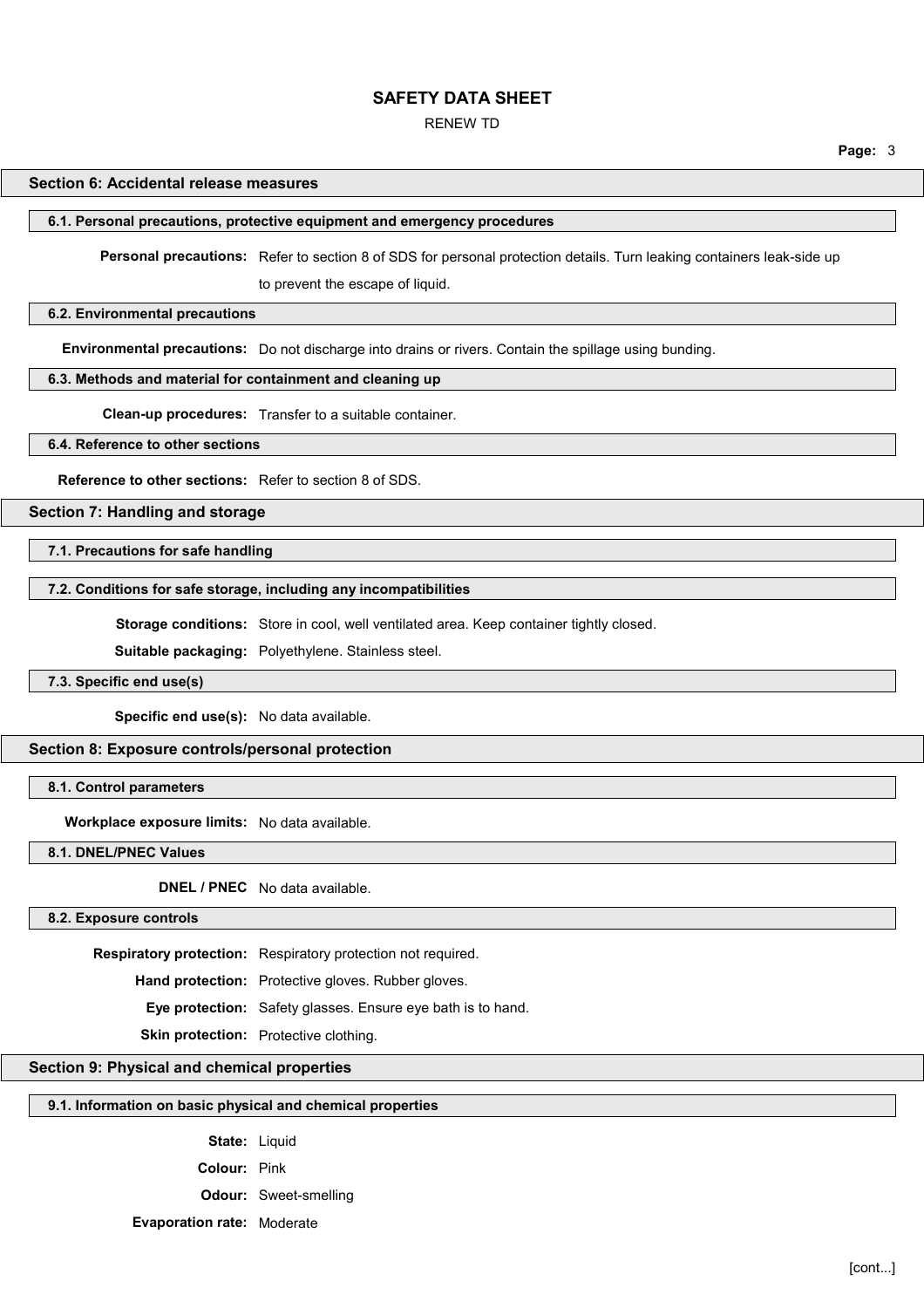RENEW TD

**Oxidising:** Non-oxidising (by EC criteria) **Solubility in water:** Miscible **Viscosity:** Non-viscous **Boiling point/range°C:** 100 **Melting point/range°C:** 0 **Relative density:** 1 - 1.1 **pH:** 7.5 - 9

**VOC g/l:** 20

**Page:** 4

## **9.2. Other information**

**Other information:** No data available.

## **Section 10: Stability and reactivity**

**10.1. Reactivity**

**Reactivity:** Stable under recommended transport or storage conditions.

**10.2. Chemical stability**

**Chemical stability:** Stable under normal conditions.

# **10.3. Possibility of hazardous reactions**

**Hazardous reactions:** Hazardous reactions will not occur under normal transport or storage conditions.

**10.4. Conditions to avoid**

#### **10.5. Incompatible materials**

**Materials to avoid:** Strong oxidising agents.

#### **10.6. Hazardous decomposition products**

**Haz. decomp. products:** In combustion emits toxic fumes of carbon dioxide / carbon monoxide.

### **Section 11: Toxicological information**

**11.1. Information on toxicological effects**

#### **Hazardous ingredients:**

#### **ETHYL DIGLYCOL**

| ORL<br>- - -<br>LD50<br>RA.<br>$ -$ | $- - - -$<br>ma/ka<br>554.<br>ື<br>$   -$<br>. . |
|-------------------------------------|--------------------------------------------------|
|-------------------------------------|--------------------------------------------------|

**Toxicity values:** No data available.

## **Symptoms / routes of exposure**

**Skin contact:** There may be mild irritation at the site of contact.

**Eye contact:** There may be irritation and redness.

**Ingestion:** There may be irritation of the throat.

**Inhalation:** No symptoms.

## **Section 12: Ecological information**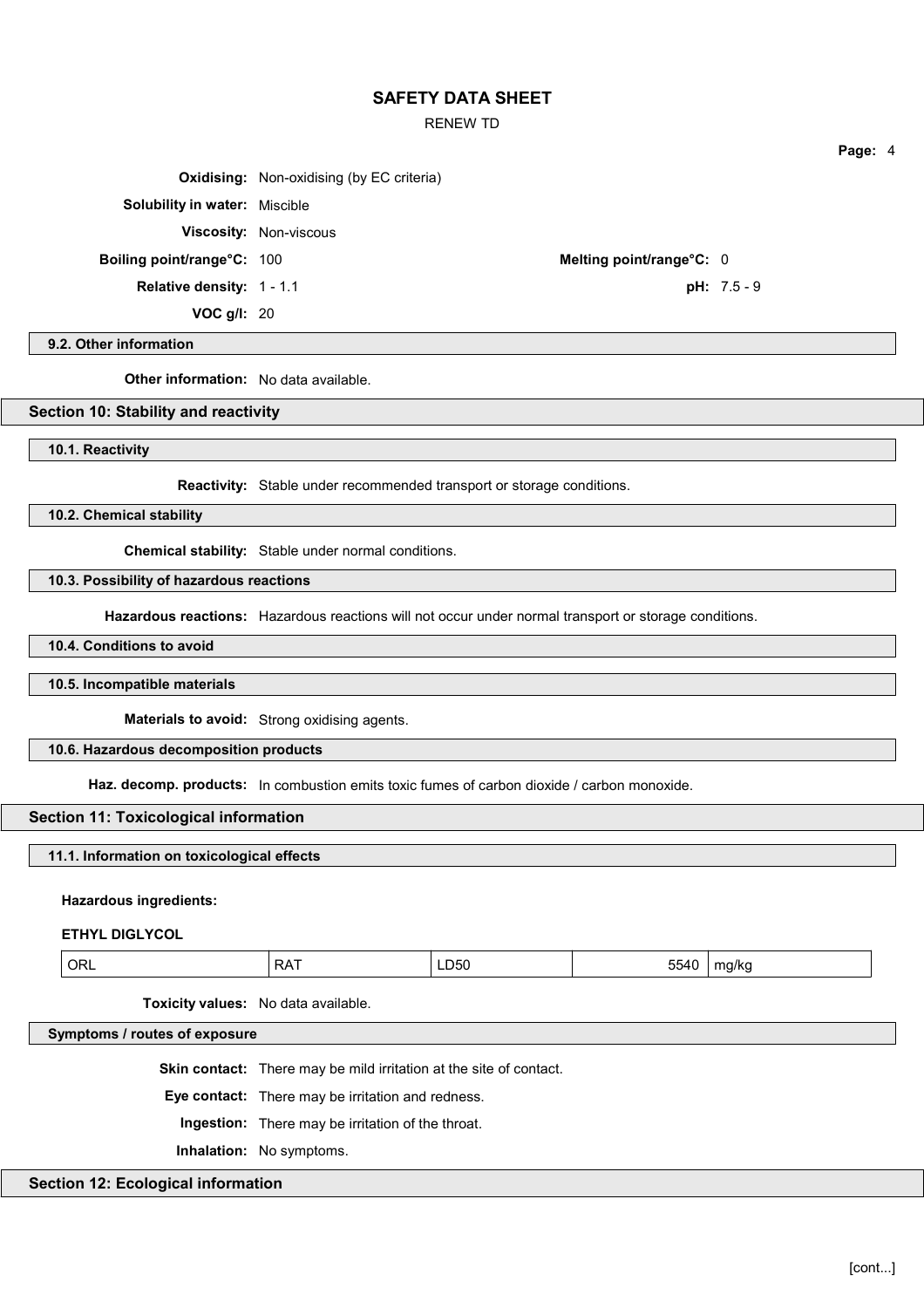RENEW TD

|                                                                                                                                |                                                                                                 |          |      | Page: 5 |  |  |
|--------------------------------------------------------------------------------------------------------------------------------|-------------------------------------------------------------------------------------------------|----------|------|---------|--|--|
| 12.1. Toxicity                                                                                                                 |                                                                                                 |          |      |         |  |  |
|                                                                                                                                |                                                                                                 |          |      |         |  |  |
| <b>Hazardous ingredients:</b>                                                                                                  |                                                                                                 |          |      |         |  |  |
| <b>ETHYL DIGLYCOL</b>                                                                                                          |                                                                                                 |          |      |         |  |  |
|                                                                                                                                |                                                                                                 | 96H LC50 | >100 | mg/l    |  |  |
|                                                                                                                                |                                                                                                 |          |      |         |  |  |
| (C9-C18)PARETH(2-18)                                                                                                           |                                                                                                 |          |      |         |  |  |
| $\overline{\phantom{a}}$                                                                                                       |                                                                                                 | 96H LC50 | 1    | mg/l    |  |  |
| 12.2. Persistence and degradability                                                                                            |                                                                                                 |          |      |         |  |  |
| Persistence and degradability: The surfactants contained in this preperation comply with the biodegradability criteria as laid |                                                                                                 |          |      |         |  |  |
|                                                                                                                                | down in regulation (EC) No.648/2004 on detergents.                                              |          |      |         |  |  |
| 12.3. Bioaccumulative potential                                                                                                |                                                                                                 |          |      |         |  |  |
|                                                                                                                                |                                                                                                 |          |      |         |  |  |
| Bioaccumulative potential: No bioaccumulation potential.                                                                       |                                                                                                 |          |      |         |  |  |
| 12.4. Mobility in soil                                                                                                         |                                                                                                 |          |      |         |  |  |
|                                                                                                                                | Mobility: Readily absorbed into soil.                                                           |          |      |         |  |  |
| 12.5. Results of PBT and vPvB assessment                                                                                       |                                                                                                 |          |      |         |  |  |
|                                                                                                                                | PBT identification: This product is not identified as a PBT substance.                          |          |      |         |  |  |
| 12.6. Other adverse effects                                                                                                    |                                                                                                 |          |      |         |  |  |
|                                                                                                                                |                                                                                                 |          |      |         |  |  |
| Other adverse effects: Negligible ecotoxicity.                                                                                 |                                                                                                 |          |      |         |  |  |
| <b>Section 13: Disposal considerations</b>                                                                                     |                                                                                                 |          |      |         |  |  |
| 13.1. Waste treatment methods                                                                                                  |                                                                                                 |          |      |         |  |  |
|                                                                                                                                | Disposal of packaging: Dispose of as normal industrial waste                                    |          |      |         |  |  |
|                                                                                                                                | NB: The user's attention is drawn to the possible existence of regional or national regulations |          |      |         |  |  |
|                                                                                                                                | regarding disposal.                                                                             |          |      |         |  |  |
| <b>Section 14: Transport information</b>                                                                                       |                                                                                                 |          |      |         |  |  |
|                                                                                                                                |                                                                                                 |          |      |         |  |  |
|                                                                                                                                | Transport class: This product does not require a classification for transport.                  |          |      |         |  |  |
| <b>Section 15: Regulatory information</b>                                                                                      |                                                                                                 |          |      |         |  |  |
| 15.1. Safety, health and environmental regulations/legislation specific for the substance or mixture                           |                                                                                                 |          |      |         |  |  |
| 15.2. Chemical Safety Assessment                                                                                               |                                                                                                 |          |      |         |  |  |
|                                                                                                                                |                                                                                                 |          |      |         |  |  |
| Chemical safety assessment: A chemical safety assessment has not been carried out for the substance or the mixture by          |                                                                                                 |          |      |         |  |  |

the supplier.

# **Section 16: Other information**

**Page:** 5